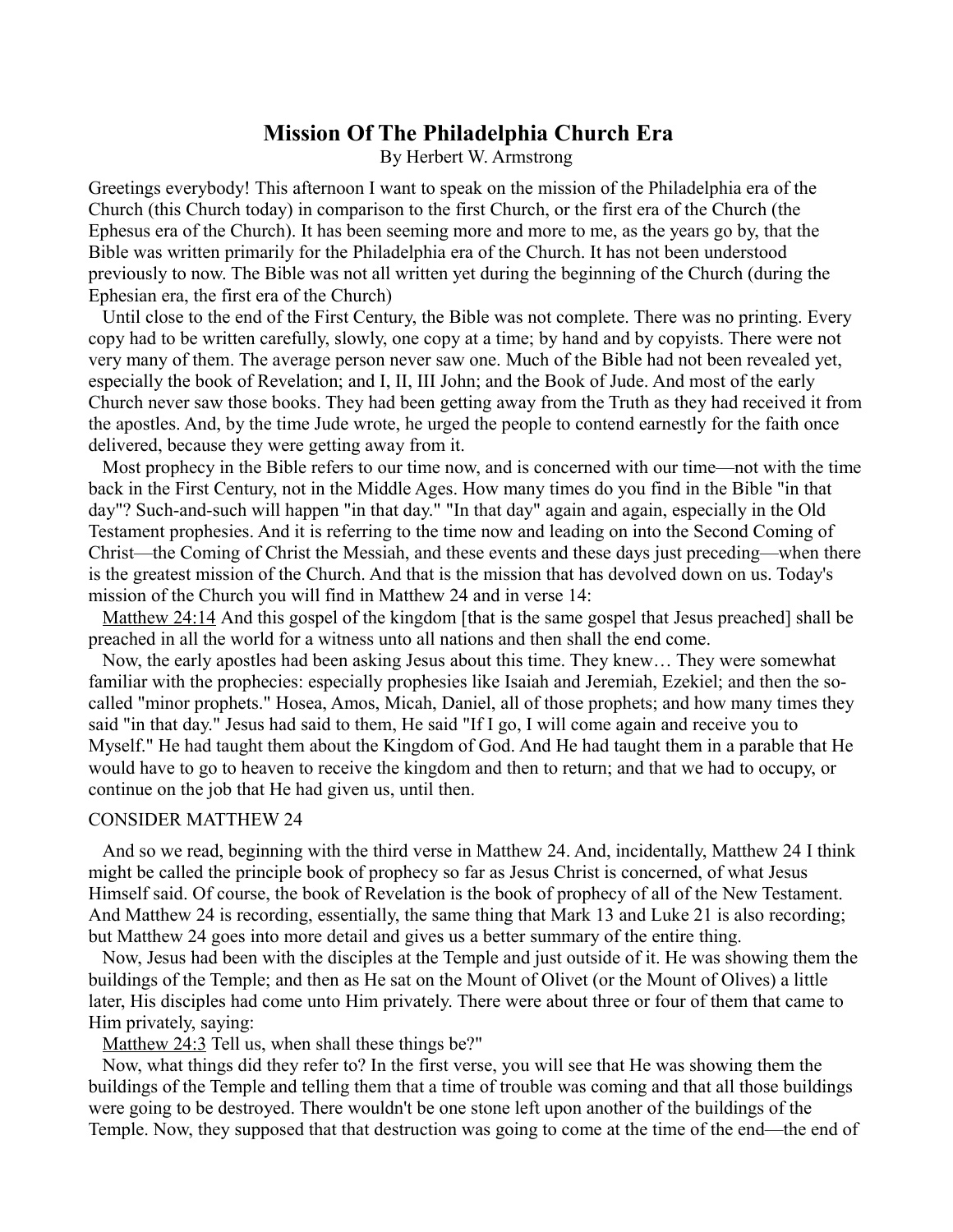this world, and the Second Coming of Christ and the time of His return. They knew that such a time was coming—the end of this world and the beginning of the Kingdom of God, or the World Tomorrow. But they thought that that was going to occur at the same time, and they thought it was going to occur in their lifetime. And so they asked Him, "When shall these things be?" that He was talking about, the destruction of the Temple. But since they thought that was the same time as His Second Coming, they added this question:

[Matthew 24:3](http://biblia.com/bible/nkjv/Matt%2024.3) …and what shall be the sign of Thy coming, and of the end of the world?"

Because they thought that His Coming would end this world. He had talked to them about another world, the Kingdom of God. So they asked Him about that.

#### LET NO MAN DECEIVE YOU

The first question that they asked was what He had just been talking about, the destruction of the Temple; and that did happen in their lifetime. He'd been talking to them along about 30 or 31 AD. And the Church was finally established in 31 after Jesus had been crucified, resurrected, and had ascended to heaven. So Jesus answered first their first question, and said unto them:

[Matthew 24:4](http://biblia.com/bible/nkjv/Matt%2024.4) Take heed that no man deceive YOU."

Deceive who? He didn't say "deceive people at the end of the world, at the end time." He was talking to His disciples, and He said even His disciples could be deceived. "Let no man deceive you." I tell you, brethren, it is very necessary that we understand one thing, especially in reading the New Testament. Where it says "you," you need to know who He's talking to. In most cases, He's talking to the Church or to the apostles. The apostle Paul says "you;" and he's talking, very often, to one of the Churches. Jesus was talking to His apostles.

When the expression "they" is used, it usually refers to the outside world. When the expression "we" is used, it'll refer either to Christians or, in some cases, the apostle Paul might just be referring to the Jewish people (as a nation, or religion, or race, or whichever you might call them). But Jesus said, "For many shall come in My Name. Now be sure that nobody deceives YOU—you apostles in the First Century—because many are going to be coming in My Name, saying that I am Christ; and shall deceive many." Now, we need to understand that.

#### WARS & RUMOURS OF WARS

After the Church had started, Christ had gone to heaven. One thing: where did the early Church get its teaching? Where did it get its doctrines, its beliefs; and its practices, its customs? The early Church received all this from the apostles. And where did the apostles receive it? They received it primarily from Jesus, who had taught them for three and a half years. They also were familiar, more or less, with the prophecies of the Old Testament because many of them had seen it or had had a copy. Usually a book like Isaiah would be just in a book all by itself. They didn't have the whole Old Testament. Or they would have the five books of Moses all together. But usually and many times, especially in the prophecies, it'd just be one book of prophecy.

So He said "Many shall come in my name, saying I am Christ; and shall deceive many." And then He went on talking to them.

[Matthew 24:6-7](http://biblia.com/bible/nkjv/Matt%2024.6-7) And ye [That is, you apostles.] you shall hear of wars and rumours of wars [Now He had told them there would be wars at the end time, and they knew that. He said, "Now you will hear of that."], see that you be not troubled: for all these things must come to pass, but the end is not yet. [In other words, He was telling them plainly the end was not coming in their time; and, when they heard of wars, that wouldn't mean the time of the end.] (7) For [He said] nation shall rise up against nation, and kingdom against kingdom: and there shall be famines, and pestilences, and earthquakes…

He could have been referring to the end, when that happened; but He said that the end wouldn't come when they heard of wars and rumours of wars in their time. Now He said:

[Matthew 24:8-9](http://biblia.com/bible/nkjv/Matt%2024.8-9) All these things are the beginning of sorrows." [He was undoubtedly referring there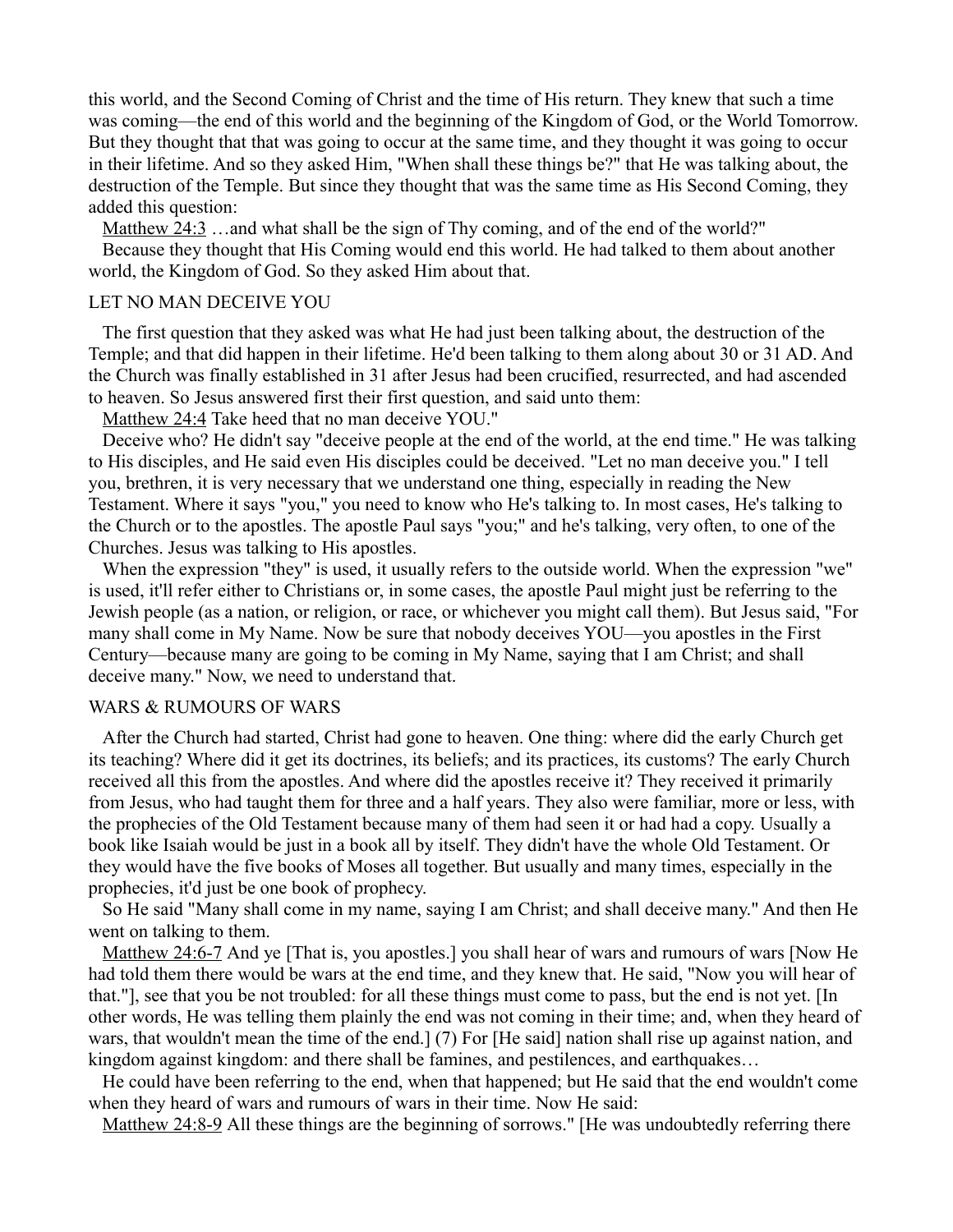to the time that we're in now.] (9) Then shall they deliver you up to be afflicted."

Now He was talking to them again, and talking of the trouble that did occur at the time of 69 and 70 AD when the Roman armies entered and destroyed the Temple at Jerusalem. And it was a terrible time of trouble then, such as had never happened to any nation up till that time. They were even, for lack of food, killing their own children and eating them. It was a terrible time then; but it was local, and it was just in that one locale in and around Jerusalem.

### THE SIGN OF CHRIST'S COMING

Then shall they deliver you up. Now He was talking to His apostles, and many of them were martyred. In fact, some people think that all (except possibly John) of the apostles were martyred.

[Matthew 24:9-11](http://biblia.com/bible/nkjv/Matt%2024.9-11) Then shall they deliver you up to be afflicted, and shall kill you; and you shall be hated of all nations [or in all nations] for my name's sake. (10) And then shall many be offended, and [they] shall betray one another, and shall hate one another. (11) And many false prophets shall arise, and shall deceive many.

Now, they did. He said, "Take heed that you be not deceived (now, at the very beginning). For many will come in My name, saying that I am Christ, and deceiving . . ." Here He says, and He's speaking to them, "Many false prophets shall arise, and deceive many." Well, they did! And they did come in Jesus' name, saying that they were His ministers!

[Matthew 24:13-14](http://biblia.com/bible/nkjv/Matt%2024.13-14) But he that shall endure unto the end, the same shall be saved. (14) And this GOSPEL OF THE KINGDOM [That's the gospel He was preaching to them—the Kingdom of God.] shall be preached in all the world for a witness unto all nations; and THEN shall the end come.

The end of the world, and the Second Coming of Christ! That was the only sign He gave of His Second Coming.

You know, Jesus was asked by the Pharisees for a sign that He was the Messiah; and He said only one sign would be given; and that was the sign of the prophet Jonah—that as Jonah was three days and three nights in the great fish's belly, so Jesus would be three days and three nights in the heart of the earth, or the tomb, which was hewn out of rock in the heart of the earth.

### ABOMINATION OF DESOLATION

Now He continued:

[Matthew 24:15](http://biblia.com/bible/nkjv/Matt%2024.15) When you therefore…

I have great difficulty reading it, even with a magnifying glass, though this is very large type; and it takes three books of this size to contain the Bible in the size I have to read now. But you'll have to bear with me in this little handicap. The Work gets done, just the same. "But I say unto you that you shall not see Me henceforth, until you shall say 'Blessed is He that cometh in . . .'" Wait a minute. No, I'm back a page. I skipped a page.

[Matthew 24:15](http://biblia.com/bible/nkjv/Matt%2024.15) "When you therefore shall see the abomination of desolation, spoken of by Daniel the prophet, stand in the holy place, (whoso readeth, let him understand).

And you find in Luke 24 and verse 20 that that refers to the same thing, and "the abomination of desolation" there spoken of was Jerusalem being surrounded by armies. Now that applied to 70 AD. It is going to apply again, because so many things happen in a dual manner. Sort of a one-two punch, as I sometimes call it. And Jerusalem will again be surrounded by armies. In fact, it is to a great extent right now.

[Matthew 24:16](http://biblia.com/bible/nkjv/Matt%2024.16) Then let them which be in Judea [Of course, He was speaking locally there.] flee to the mountains…"

And so on. Then He comes down to that terrible time that happened in 70 AD as a type of what is going to happen at the latter time—the Great Tribulation (verse 21).

[Matthew 24:21-22](http://biblia.com/bible/nkjv/Matt%2024.21-22) For then shall be great tribulation, such as was not from the beginning of the world to [that same] time, no, nor ever shall be. (22) And except those days should be shortened, there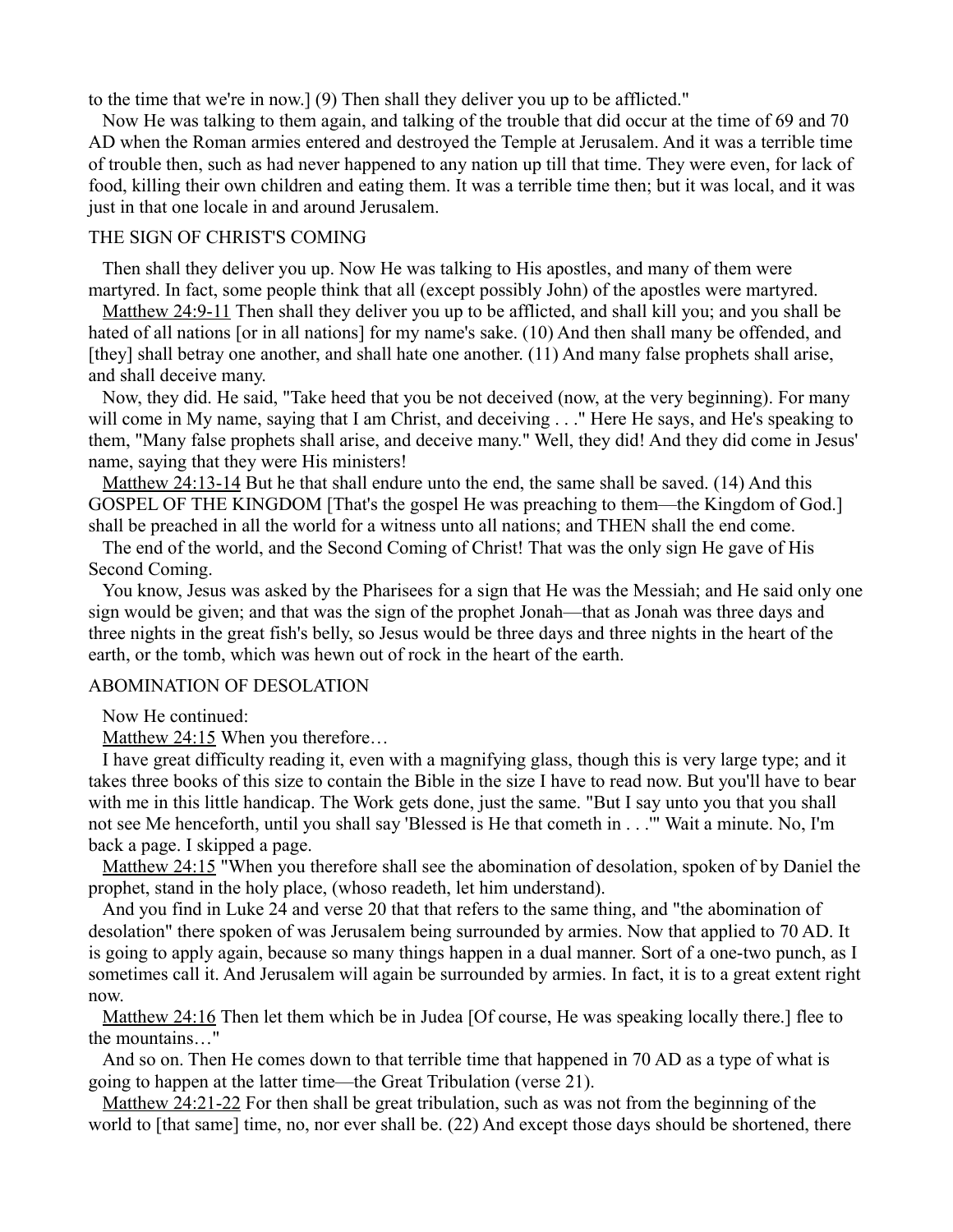should no flesh be saved [King James says "saved." The Moffatt translation says, "saved alive;" and that's what it means.]: but for the elect's sake those days shall be shortened.

So it shows "for the elect's sake" those days will be shortened. And it doesn't mean for the elect's sake they'll be shortened so that some can be converted, but it's speaking about being saved alive.

### GREAT TRIBULATION

Now it continues on. He talked about the Great Tribulation, how terrible it'll be. And now "except those days be shortened." And now He definitely… That's referring primarily, anti-typically, to this time yet coming, just ahead of us now, that there would not one person be saved alive. The number one problem before the world today is that of human survival or human extinction. It's one or the other. That's a question that I'll be going into on television tomorrow morning: Will humanity even survive a nuclear war? Will there be a day after? And in this program, I'll be referring to the movie that created such a sensation just about three or four weeks ago, on "The Day After" about nuclear war. And primarily I'm going to be somewhat concerned with the conference or dialogue that happened, between some of the most important people politically in the United States, that followed the movie. Now most people tuned out, and didn't even listen to that; and that was the most important part of the whole thing to my mind. And I'm commenting on their comments. And I hope that you'll all be viewing it tomorrow. Now in verse 29:

[Matthew 24:29-30](http://biblia.com/bible/nkjv/Matt%2024.29-30) Immediately after the tribulation of those days [Just to give you the dating of it, and the time it's referring to. "Immediately after the tribulation of those days…"] shall the sun be darkened, and the moon shall not give her light, and the stars shall fall from heaven, and the powers of the heavens shall be shaken. (30) And then shall appear the sign of the Son of man in heaven: and then shall all the tribes of the earth mourn, and they shall SEE the Son of man [Christ] coming in the clouds of heaven with POWER and great glory."

Coming as the King of kings and the Lord of lords, to rule all nations. So definitely that is talking about the time just ahead of us now.

Now He said—the mission of this Church, then—that "this Gospel of the Kingdom shall be proclaimed in all the world for a witness unto all nations, and THEN shall the end (the end of this world) come" and the Second Coming of Christ to introduce the World Tomorrow, another world altogether.

#### JEWISH OPPOSITION TO THE GOSPEL

Now I want you to contrast verses four and five {1}, where He said: "Let no man deceive you. Many will come in My name, saying that I am Christ." Immediately after the Church started, there was great opposition. And the first opposition, for the first several years (first few years) at least, was Jewish opposition—an opposition of denying that Jesus was the Christ. Most of the preaching of the Twelve apostles at first was proving that Jesus was the Christ.

That is the reason that Jesus chose twelve in number. It's the same reason that they have twelve on a jury today to decide a case, because twelve is supposed to… A unanimous decision by twelve is supposed to be accurate and convincing. And the Twelve disciples had all been with Jesus for three and a half years, while He was here on the Earth as just an ordinary human being; and then they had been forty days with Him after His resurrection—to PROVE that He had been dead, that He had resurrected, that He WAS the Christ (because the resurrection is the proof).

Now, a little later, that had become established. Of course, the Church at first was Jewish; and many of the Jews would not accept that Jesus was the Christ. Those who did came in and that started the Church. The Church at the beginning was entirely Jewish—of those who HAD accepted the truth that Jesus was the promised Messiah. Many expected Him to come, as He will the second time, with great power and authority to rule all nations; but He didn't come that way the first time. He came to qualify for the office, but not to set up the nation or the kingdom. He came to proclaim the Kingdom; He came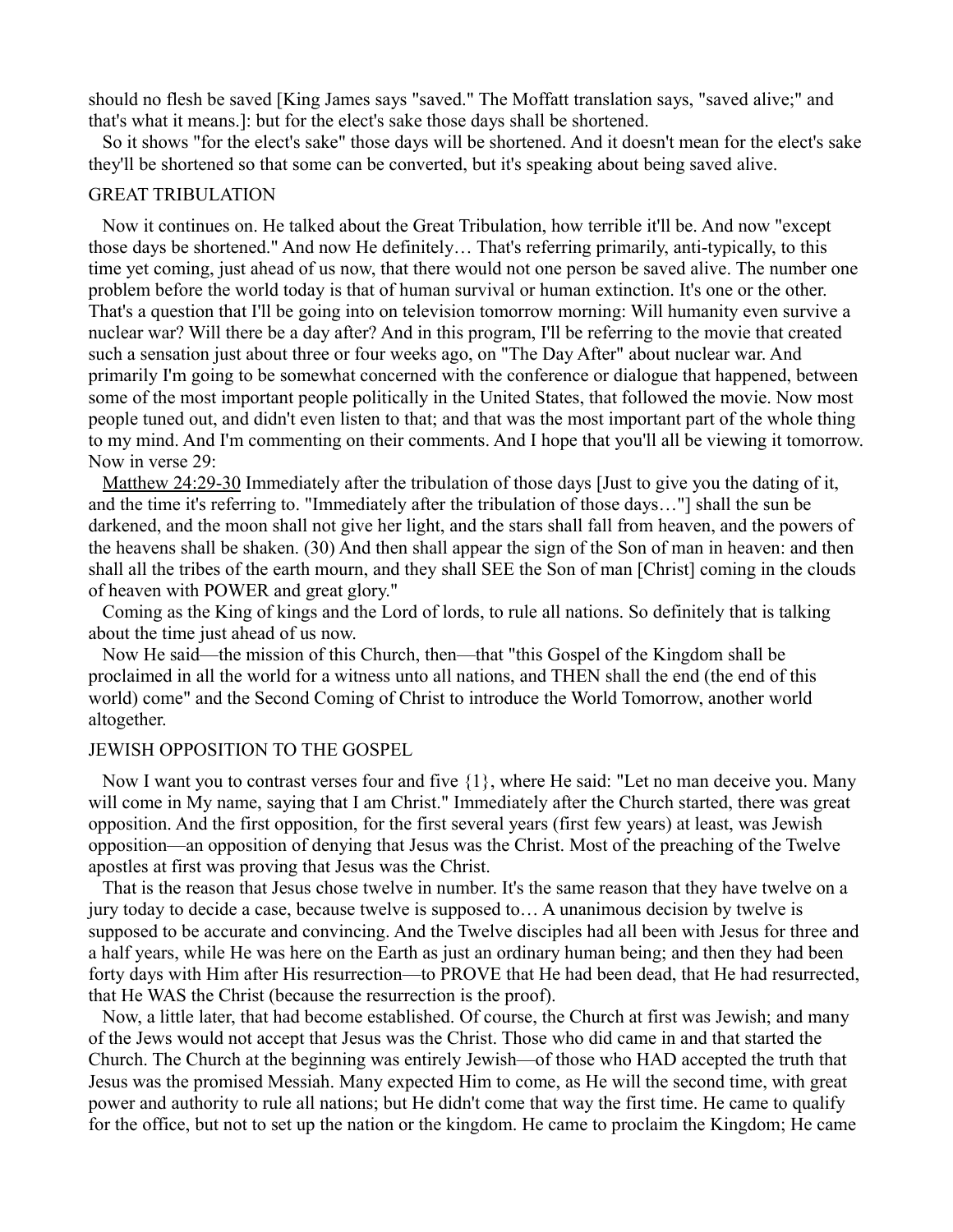to announce the Kingdom—that it would come. But He didn't come to initiate the Kingdom at that time.

#### GENTILE OPPOSITION TO THE LAW OF GOD

After a short time, you notice even the apostle Paul went to the Jews first; and a certain number accepted the truth. And then the Jews began to universally just turn away. They would not accept that Jesus was the Christ. And then Paul says, "Lo, I turn to the Gentiles." And then he began going to Gentiles, and the gospel then was primarily sent to Gentiles after a certain number of years. Now when it went to the Gentiles, there was no question about WHO the Christ was. They accepted Jesus as the Christ. But the Gentiles didn't like to accept the law of God as a way of life. And then many Jews, who had accepted Christ, still wanted to inject the Law of Moses.

I hope that I will feel up to it; and I would like to take the Bible Study, if I do, on next Friday night. Yesterday I had had a deposition session, and I was very tired; and I just felt I wasn't in any shape to speak to you last night, and so I didn't. But I hope that next Friday night I may, because I want to speak on this very thing and the difference between the law of Moses and the law of God: two separate laws altogether. One is physical, has to do with physical labour; the other is spiritual, has to do with the relationship—our first relationship to God and secondly human relationships with other humans. And this is entirely misunderstood in all the churches that call themselves "Christian" today. That is still the greatest difficulty in "Christianity" today, and it became that.

So they were against the law of God. And many Jews were wanting to bring in circumcision and the law of Moses, which was a law of rituals (of physical duties to do morning, noon and night): various eating and drinking and things of that sort, just physical labour. It had nothing do with human relationships or man's relationship to God. Now about that time… And it was prior still to 70 AD, the time that Paul turned to the Gentiles; and they began preaching about the law. The Jews who had accepted Christ and come into the Church did that; and, of course, Paul and the apostles had to refute that.

## CONTROVERSY OVER THE GOSPEL

But, from that time, there was a great controversy on what the true gospel should be. And we find evidence now in history, and the history is almost missing on this point… There was a great lapse of history for a hundred years—from around, oh, from 30 or 50 AD up to 150 AD—practically no history of what was going on in the early Church that had just come up, of Christianity. This much we do know: that at the beginning of that time there was a great controversy (in which was a life and death matter to many, and there were many martyred) as to whether the gospel should be a gospel about Christ. Because, you see, the early apostles had to prove that Jesus was the Messiah, that Jesus was the Christ; and many thought that was the whole gospel. And the controversy came up: Was the gospel about Christ, just proving that Jesus is the Christ? Or is the gospel "the gospel OF Christ," which means the gospel Christ preached?

Now Jesus came as a Messenger bearing a message, and the message He brought was the Kingdom of God. That was the gospel! You read in Mark 1, "The beginning of." Verse 1:

[Mark 1:1](http://biblia.com/bible/nkjv/Mark%201.1) The beginning of the gospel of Jesus Christ."

I don't need to turn to it in the Bible again. It speaks about John the Baptist coming, preparing the way before His First Coming. And then it speaks of Jesus' baptism and His (just one verse of His) temptation before Satan the devil, and His qualification to rule in the Kingdom of God. And then, after that, we find that Jesus came into Galilee preaching THE GOSPEL. But what gospel? The gospel of THE KINGDOM OF GOD! That is the FAMILY of God as a governing Family GOVERNING THE ENTIRE WORLD. A world government by the Family of God, into which those of the true Church may be born. So we have quite a contrast there, at that time.

TURNING TO A GOSPEL ABOUT CHRIST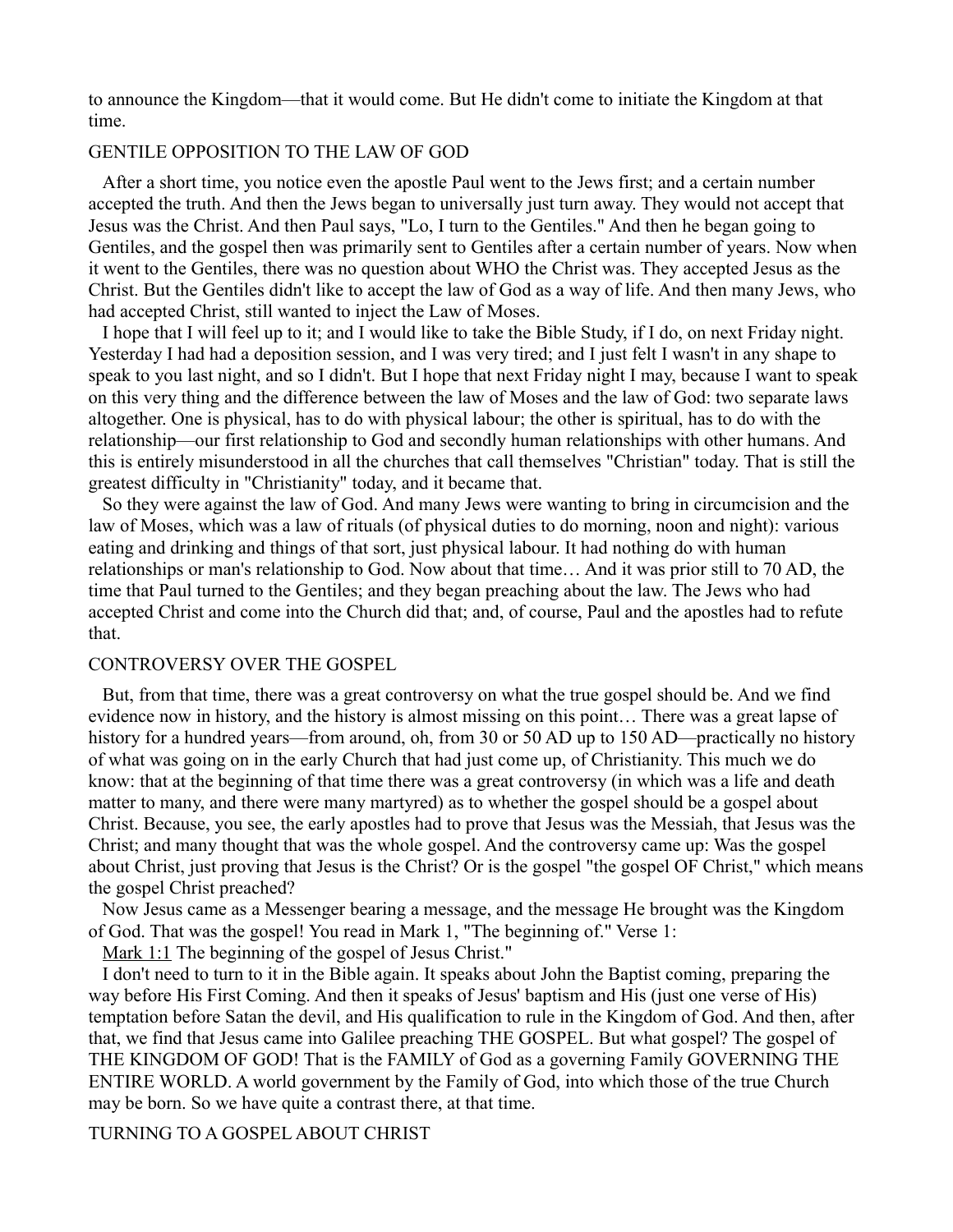Now in Galatians 1, verses 6 and 7. I believe I'd better not take the time to read that. You read where the apostle Paul… And this was about 53 AD, only about 22 years after the Church started. Paul found that already they were turning to another gospel. They were beginning to turn to a gospel about Christ instead of the gospel of Christ. But at that time, many of the Jews, they accepted that Jesus was the Christ; but they were coming in now saying that you must be circumcised and keep the law. (And I hope that on next Friday night we can go through the book of Galatians a little bit and get that all straightened out, because some people are terribly mixed up on that point; yet it should be very clear.)

II Corinthians 11, you find that Paul mentions how there would be false prophets coming in the name of Jesus, saying that Jesus was the Christ; but they would be preaching another Jesus. And that is precisely what they did! They preached a Jesus who was a smart aleck young man, who knew more than His Father, and did away with His Father's law and commandments. They preached a Jesus that nailed the law to the cross. They preached a Jesus that was in opposition to God the Father.

And that is what has come on down through Protestantism! And you will notice that TODAY THE PROTESTANT CHURCHES AND THE CATHOLIC CHURCH TALK ABOUT JESUS (Although the Catholic Church probably talks more about Mary than they do about Jesus even.); but they talk about CHRIST, ABOUT JESUS—BUT THEY LEAVE GOD THE FATHER OUT OF IT. THEY WON'T HAVE ANY CONTACT WITH GOD THE FATHER. THEY TALK ABOUT CHRIST, BUT THEY WANT TO DO AWAY WITH THE LAW.

### GOD THE FATHER IS THE LAWGIVER

Now let me make this straight. The law came from God the Father. You know, it's a great deal like the government of the United States. The Congress is the law-making body; the President is the executive of the administration to administer the government; and then we have the Supreme Court to do the judging. Now, spiritually in the government of God, God the Father is the Congress (or the Parliament). He is the Lawgiver. He makes the law. And when you break the law, you have put yourself clear outside of God the Father. It is God the Father you need to be reconciled to, not Christ. You accept Christ not because that saves you. The receiving of Christ does not save you. And yet they say that you're already born again if you say "I receive Christ." And the churches are saying that thing all over, and they are in gross ERROR!

And it is simply, as it says in II Corinthians the eleventh chapter, beginning along, let me see, a little farther along—they are the ministers of Satan the devil, but they pose as the ministers of Christ. They say He was Christ, but they don't speak much about any connection with God; and they don't want anything to do with God's law. And they think the blood of Christ saves you.

Now in Romans 5, and about verse 5, you will read that by the blood of Christ we are RECONCILED TO GOD THE FATHER; but we are SAVED through Christ by His life—the resurrection. And God is the one who resurrected Christ, and who will resurrect you and me. And of course, Christ now is "of God" and "is God." And He says He has the power to raise us up at the Last Day also. And those things, no wonder they call it "a mystery" today; and they are so confused in the world today.

#### MESSENGER TO PREPARE THE WAY

But now I would like to go back to the Old Testament and show you what was prophesied to happen. They got turned away to another gospel; and in the book of Malachi, the third chapter and beginning with verse 1, here is a prophecy for our day:

[Malachi 3:1](http://biblia.com/bible/nkjv/Mal%203.1) Behold, I will send my messenger, and he shall prepare the way before me: and the Lord, whom you seek, shall suddenly come to his temple, even the messenger of the covenant [That was Jesus Christ. Moses was the mediator of the Old Covenant; Jesus came as the Messenger of the New Covenant. Jesus came proclaiming the New Covenant.], whom ye delight in: behold, he shall come, saith the LORD of hosts.

But now in Mark (or in, well, Matthew, Mark, and Luke and John) you will read of how John the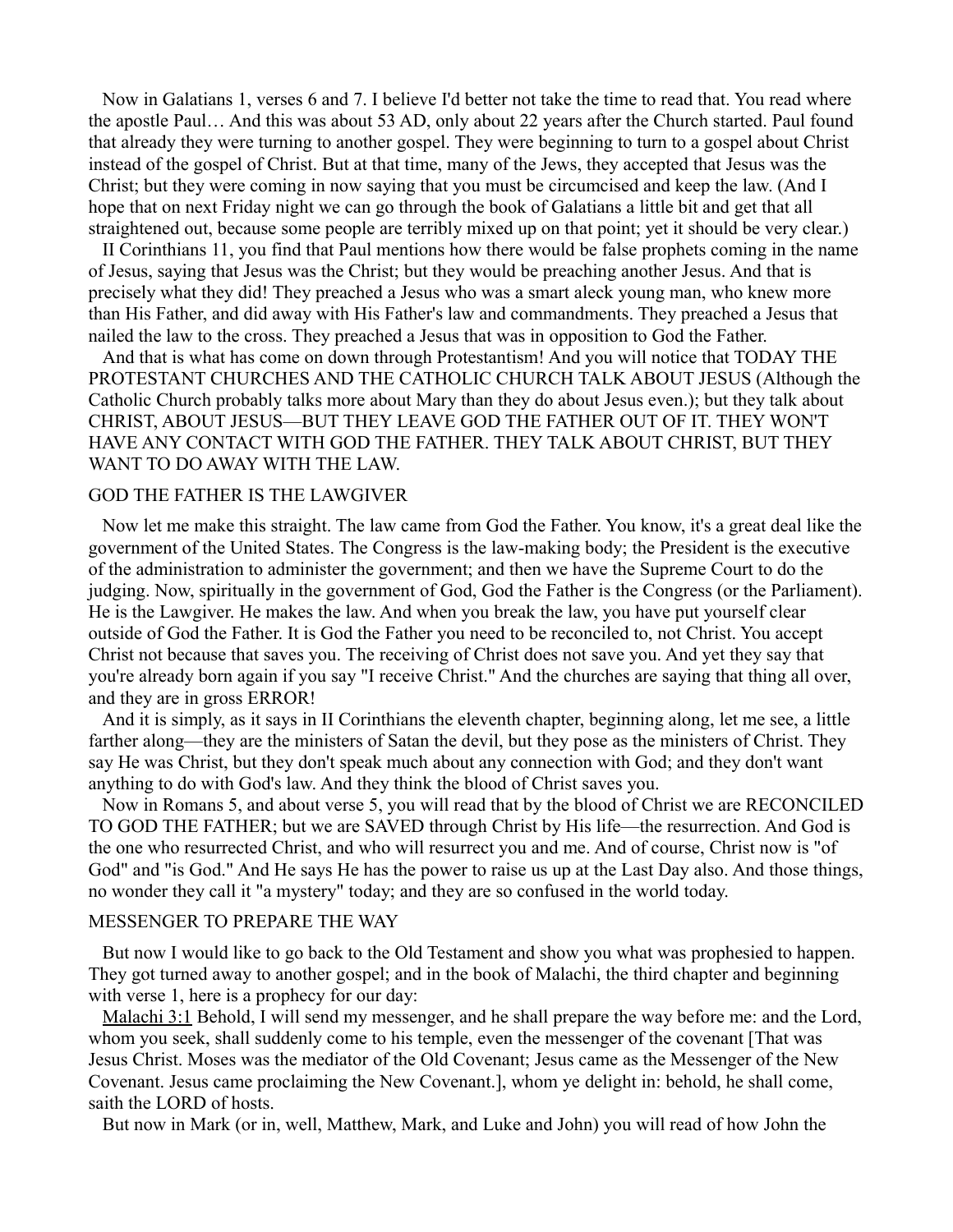Baptist apparently was the messenger who was to come. John the Baptist was a type of the one it's speaking of here. This is speaking of one coming to prepare the way for the Second Coming of Christ. Now John the Baptist was a messenger crying out—a voice that cried out in the physical wilderness of the Jordan river—preparing the way for a human, physical Jesus, who was to come to a physical, material, temple (made of stone and wood and other metals, and materials), coming to His physical people, Judah, (who rejected Him), and coming only to ANNOUNCE that there WOULD come the Kingdom of God and the government. But He came as a Lamb, the Lamb of God. He didn't come to enforce things. He merely came… Well, He allowed them to spit in His face; to put a crown of thorns on Him; to lash Him; to whip Him; beat Him within an inch of His life; and then go out; hang Him up in the most disgraceful kind of a death on a cross; stab Him with a spear till He bled to death; and they finally did kill Him.

So now notice who it's talking about here. It's NOT talking about John the Baptist.

[Malachi 1:2](http://biblia.com/bible/nkjv/Mal%201.2) But who may abide the day of his coming? And who shall stand when he appears? For he is like a refiner's fire, and like fullers' soap.

Now, a refiner's fire heats. When you find gold or silver, it is mixed up with a lot of other metals and worthless material. And the way you get it, you melt it; and the gold or the silver will dissolve and melt out from the other. And that way you can divide the one from the other, and come out with pure gold or pure silver instead of a motley mixture with a lot of worthless other metals. And He was talking about burning out the sin of other people here. "Who may abide the day of his coming? For he is like a refiner's fire, or fullers' soap" which washes the dirt off. And He would get rid of the sins. Jesus didn't get rid of the sins when He came. He merely talked about it.

[Malachi 3:3-5](http://biblia.com/bible/nkjv/Mal%203.3-5) And he shall sit as a refiner and purifier of silver: and he shall purify the sons of Levi, and purge them as gold and silver, that they may offer unto the [Eternal] an offering in righteousness. (4) Then shall the offering of Judah and Jerusalem be pleasant unto the LORD [When He came the first time, they didn't offer any offering that was pleasant to Him. They rejected Him, spit in His face, and killed Him; or had Him killed. So this is talking about the Second Coming], as in the days of old, and as the former years. [And He says:] (5) I will come near unto you to JUDGMENT [He didn't come to judgment. Then He talks here about the Levites and the priests and others. They rejected Him. "I will come near to you to judgment…"];and I will be a swift witness against the sorcerers, and against the adulterers, against the false swearers, and against those that oppress the hireling in his wages, the widows, and the fatherless…

And so on. So it's talking there about the Second Coming of Christ. Now it continues speaking about Him in the fourth chapter, where it says (the last two verses of the entire book of Malachi, the last two verses in the Old Testament):

[Malachi 4:5-6](http://biblia.com/bible/nkjv/Mal%204.5-6) Behold, I will send you Elijah, the prophet, before the coming of the great and dreadful day of the [Eternal] [or, the Day of the LORD]; (6) and he shall turn the hearts of the fathers to the children, and the hearts of the children to the fathers, LEST I come and smite the earth with a curse.

And the Hebrew word there means and is translated in Zechariah and other where as "a total destruction." Smite the Earth, in other words, unless there is no flesh saved alive—talking about the Great Tribulation and that same time.

#### ELIJAH TO COME

Now, later on, during the time of—that is, during Jesus' Gospel—He came and said, "I will build my church."

And I want to get into that, again, a little later. But I'd like to turn now to Matthew the seventeenth chapter and beginning with verse 1:

[Matthew 17:1-2](http://biblia.com/bible/nkjv/Matt%2017.1-2) After six days Jesus took Peter, James, and John his brother, and bringeth them up into a high mountain apart, (2) and was transfigured before them.

In other words, showing them Himself in the Kingdom of God. And with Him were Moses and Elijah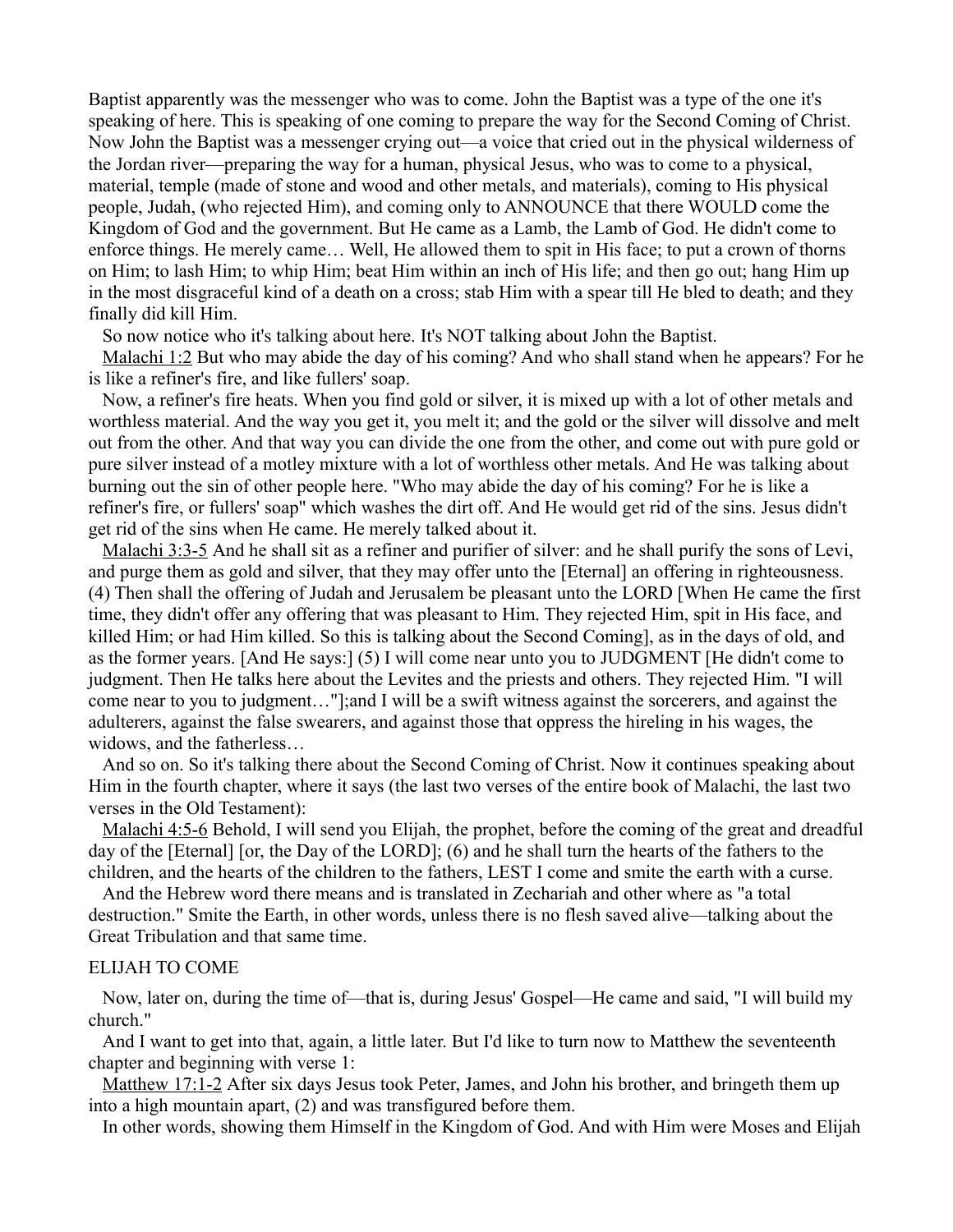[verse 3], giving them a glimpse of the Kingdom. Now, prior to that, He had said there'd be some standing among "you" that will not die until they have seen Christ coming in the Kingdom of God. Well, this is where they did—in this vision of the transfiguration. When they came down, He said "Don't tell any man about it until after I've ascended to heaven." And then in verse 9:

[Matthew 17:9](http://biblia.com/bible/nkjv/Matt%2017.9) As they came down from the mountain, Jesus charged them saying, Tell… no man, until [I have] risen again from the dead [it was]. (10) And his disciples asked him, saying, "[Well,] why then say the scribes that Elijah MUST COME FIRST?"

Now, at this time, Elijah had already come. I quoted a while ago Matthew. I don't mean Matthew, but Mark the first chapter and verse 14:

[Mark 1:14](http://biblia.com/bible/nkjv/Mark%201.14) Now after that John was put in prison, Jesus came into Galilee.

And that was the beginning of the gospel of Jesus Christ. He didn't BEGIN His gospel until after the mission of John the Baptist was completed. And John the Baptist was probably beheaded by the time that is being referred to here. So why does it say that John the Baptist…or that Elijah, I mean, must first come?

[Matthew 17:11-12](http://biblia.com/bible/nkjv/Matt%2017.11-12) And Jesus answered and said unto them, Elijah truly SHALL FIRST COME, and [Get this.]restore all things. (12) But [He continued.] I say unto you, That Elias is come already [Referring now to John the Baptist, who came in the power and spirit of Elijah, as he said specifically in another place.], and they knew him not, and have done unto him whatsoever they listed.

Well, they put him to death; and he had been beheaded, his head chopped off. They didn't recognize him.

Now it is speaking about a second—just as a Second Coming of Christ, a second coming of a messenger to prepare the way before Him. As John the Baptist was the physical messenger in the physical wilderness of Jordan, so there would be a messenger with a message—with a VOICE CRYING OUT in the SPIRITUAL WILDERNESS of the modern Twentieth Century, and the last half of the Twentieth Century—PREPARING THE WAY FOR THE GREAT SPIRITUAL JESUS TO COME TO HIS SPIRITUAL TEMPLE. AND YOU ARE THAT TEMPLE! A SPIRITUAL TEMPLE! You will be changed in a moment, in the twinkling of an eye, after the dead in Christ rise first; and rise with them to meet Christ in the air as He comes. HE'S COMING TO HIS SPIRITUAL TEMPLE; AND WE ARE THAT TEMPLE, as you read in the last few verses of the second chapter of Ephesians. To a spiritual temple, and THIS TIME TO SET UP the Kingdom of God and to rule.

So He said, "Elijah truly shall come;" but He said "and restore . . . things". Now John the Baptist didn't restore anything. They already knew about the law, and he called them to repentance; but he didn't have to give them sermons about what all the law is. They knew that. He just called them to repent and turn to another way, and baptized them. He was John "the Baptist." But this is speaking of one Jesus said (after John the Baptist had completed his mission), "Elijah truly SHALL come and restore all things".

Now next, he's coming to prepare the way before Christ. I want you to notice: Christ is coming to restore all things. So in the third chapter {2} of the book of Acts This is a day or two after the Church had started. Peter and John were in the Temple. Peter had healed that cripple; and the crowd came around, and Peter preached to them for some little time. And this is Peter talking to them at that time.

#### WHAT CHRIST WILL RESTORE

Verse 19, the third chapter of Acts, Peter said:

[Acts 3:19-22](http://biblia.com/bible/nkjv/Acts%203.19-22) Repent you therefore, and be converted, that your sins may be blotted out, WHEN the times of refreshing shall come from the presence of the Lord; (20) AND HE SHALL SEND [the time when He shall send] Jesus Christ, which before was preached unto you: (21) Whom the heavens must receive [Now, He'd ascended up to heaven; and the heavens would receive Him UNTIL a certain time.] until the times of restitution of all things, which God has spoken by the mouth of all of his holy prophets since the world began.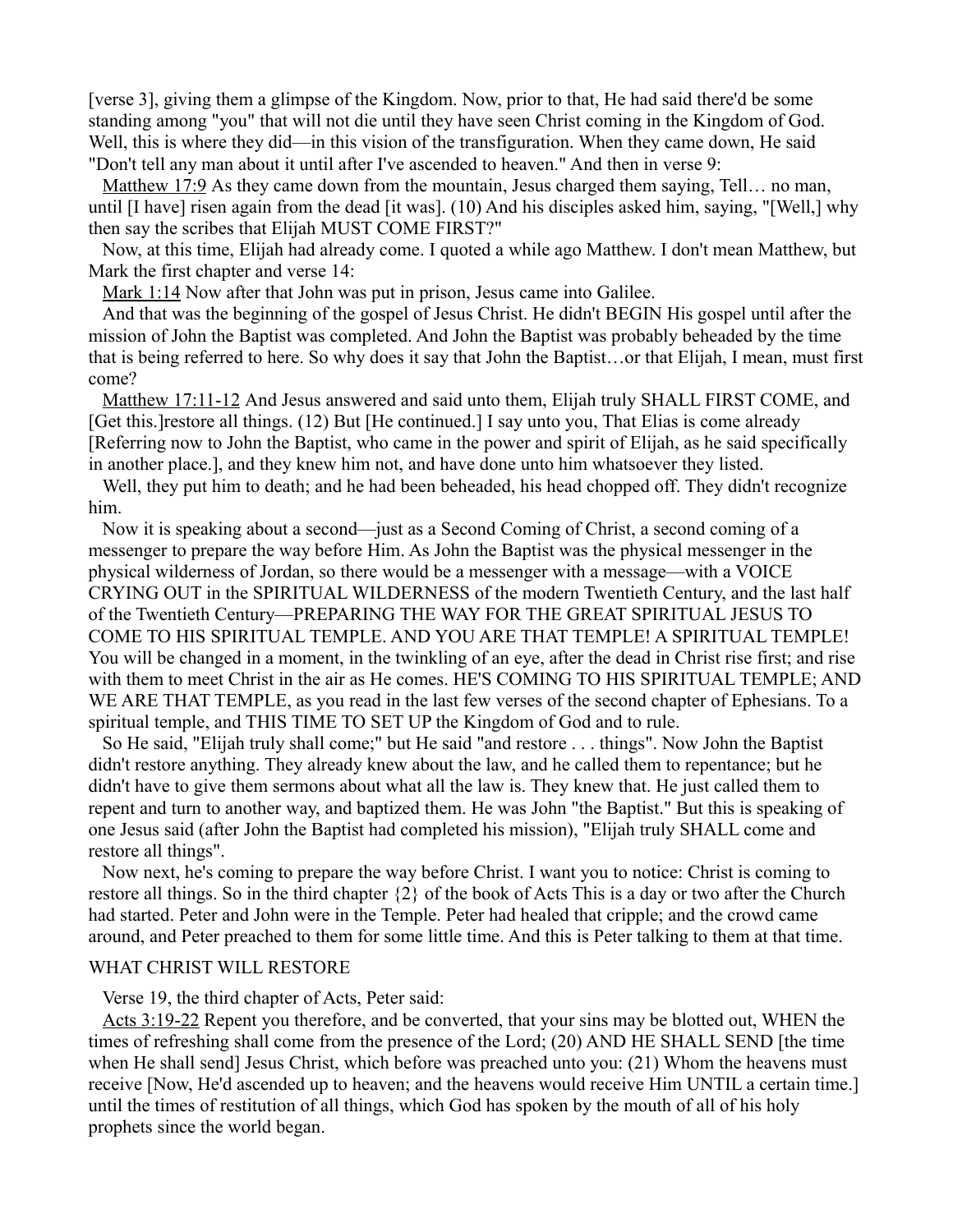Now "restitution." Look that word up in the dictionary. Restitution means "restoring to a former condition, a former state or condition;" "restoring what had been taken away." Restoring what had been taken away." So now I ask you, "What is Christ coming to restore that had been taken away?" What had been taken away was THE GOVERNMENT OF GOD. The Government of God! And, if you know the whole Bible, that's the whole story of the Bible. That's the whole purpose. Everything!

## LUCIFER'S REBELLION

You read, back in Isaiah 14 verses 12-14 (and I've gone over it so many times, I'm not going to turn back to it now); but you read there first about the king of Babylon. And then he is a type of the one whom he served and who really ruled over him, who was Satan the devil. And then the type lifts up to the one that he represented, Satan the devil. And it spoke to him then (beginning with verse 12 in Isaiah 14), calling him "Lucifer." Lucifer was the name of a super archangel, a cherub; and this cherub's wings had spread out over the very Throne of God. But he was on a throne, and it was on Earth; and he said:

[Isaiah 14:13](http://biblia.com/bible/nkjv/Isa%2014.13) I will ascend into heaven, I will exalt MY THRONE above the stars [or, the angels] of God.

Now he had a throne, and he said he would rise above the clouds. So he was under the clouds, and he was on Earth; and there was a throne on the Earth.

Now in Ezekiel 28, also beginning verse 12. Verse 1, or in the earlier part of the chapter, it began speaking of "the prince of Tyre." Now as Babylon was the political capital of the ancient world at that time and the capital of the first great world empire, Tyre was also the commercial capital, where all the ships went by that were transferring freight and merchandise and that sort of thing. It was the New York, you might say, or the London, of the ancient world. Not the political capital, but the merchandising capital. There it speaks first of "the prince of Tyre" who was the human ruler. Then the type (the same way) lifts up to the one it represented, Satan the devil; and he's called "the king of Tyre."

And there it says [in Ezekiel 28] that he sealed up the sum total of wisdom, perfection and beauty; that he had been CREATED; and he was perfect from the day he was created until iniquity was found in him. And he was made so beautiful that he became jealous, and full of envy, and also full of vanity. And vanity means he exalted himself above everything. Above God! Above everything! It means he wanted to be served, and not to serve. He wanted everything to come to him. He wanted to receive; he wanted to get; he wanted to take. (God is the great Giver! Just the opposite.)

Now, prior to this, God had had a law. But this Lucifer ruled on this Earth. He was put on the Earth and the throne of the Earth. He ruled over the whole Earth. And the Earth at that time was occupied by angels. You find something of them in the thirty-eighth chapter of Job, at the time that Christ created the Earth; and the angels were there shouting for joy, because they were going to inhabit this Earth at the time of its creation. But in II Peter 2 and verse 4 you read of "the angels that sinned." And, in the next verse, you read of the sins between {3} Adam and the time of the Flood. And after that you read of the time, later, of the great destruction that came to Sodom and Gomorrah. So there's a time sequence there; and it shows the sin of the angels was prior to the creation of the first man, Adam. Now, as a result of the angels being turned against God, the Earth came to a state of decay.

#### HOW GOD AND THE WORD WORKED

But I need to explain a little something here about the government of God. You read in John the first chapter in the New Testament, John 1 and verses 1 to 4 or 5:

[John 1:1](http://biblia.com/bible/nkjv/John%201.1) In the beginning was the Word and the Word was with God, and the Word was God.

Now, who's the Word? Verse 14 says:

[John 1:14](http://biblia.com/bible/nkjv/John%201.14) The Word was made flesh, and dwelt among us.

And became Jesus Christ: the Word is the one who was made Jesus Christ. In other words, the Word was Jesus Christ before His human birth and before He became Jesus Christ. And He was also God.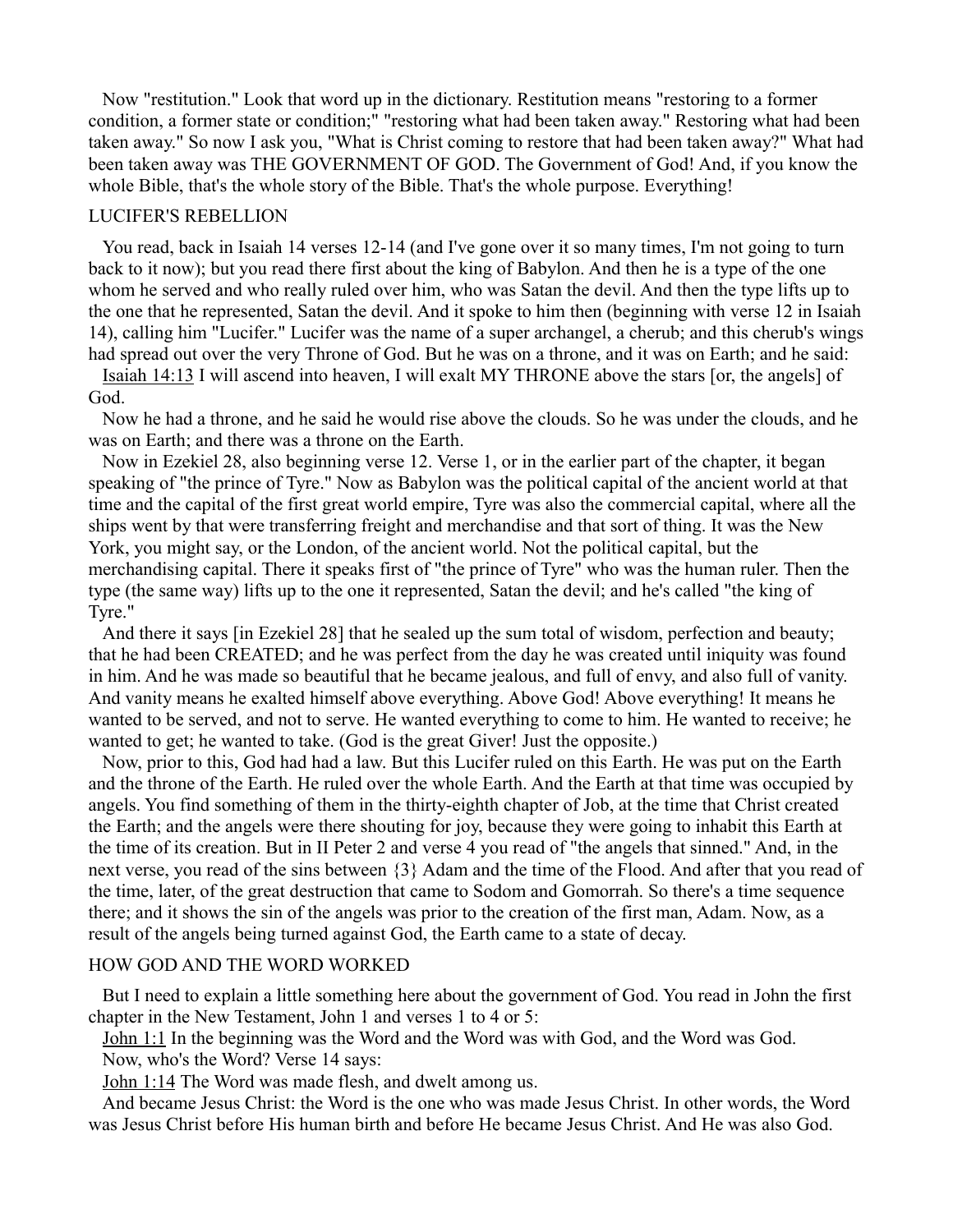And in the third chapter and the ninth verse of Ephesians, I believe it is, "God created all things by Jesus Christ". Jesus obeyed His Father.

Now, They were together. The Word was with God, and the Word was God. All things were made by Him, the Word; but God made it by Him, and Jesus did only what His Father said. He was the Word, the Spokesman, He said "I've spoken only what My Father commanded and told Me to speak." And so He is the one who created man.

Now we turn back to Genesis the first chapter. Well, first I want to explain about the government of God. Two can't walk together except they be agreed. So They were in absolute harmony. And everywhere in the Bible it shows that Jesus and God the Father were completely as one—of one mind; of one belief; of one agreement; no discord; no disagreement of any kind whatsoever. Also two cannot walk together except one is the leader. You must have leadership, and we had a sermonette on that. You must have leadership! And God was the Leader. Jesus obeyed His Father. He said "I have kept My Father's commandments." And He also said He'd set us an example. We should also keep them.

Now, law is merely a way of life. Their way of life was love: cooperation; mutual love and affection. God ruled over Jesus, but it was loving authority. Loving authority. And Jesus obeyed, in love. And They loved one another, and there was no conflict whatsoever. It was total cooperation, but God was the Head. And you will find where Christ is the Head of the Church, but God is the Head of Christ; and we must never forget that. So that is the basis of government.

Now a LAW has to be the basis of ANY GOVERNMENT. You can't have government without a law. The basis of the United States is the Constitution, which is a law; and all laws must be according to that basic law, the Constitution. That's the foundational law of all the United States' government. But the basic law of the whole universe is love (L-O-V-E), which is outgoing concern. Outgoing concern toward others: first toward God and then toward our fellow creatures.

Now God and the Word worked. They lived. It said, "in them was life." If They had life, They lived. If They lived, how did They live? They had to DO something to live! What did They do? They created. Now, They had a way of creation. How did They create? Well, God created all things by Jesus Christ. God told Him what to do and what to say. He spoke; the Holy Spirit responded; and it was done. Now God said, in Genesis the first chapter, it says there:

[Genesis 1:1](http://biblia.com/bible/nkjv/Gen%201.1) In the beginning [God] [Elohim, which is a plural word, meaning "Gods"] created the heavens and the earth.

Now the word "God" should be pluralized, or "Gods." And the word "created the heaven" as it is in the King James, also is translated in every other translation, as far as I know, "heavens [It's plural.] and the earth." And they were all created at the same time, you read in the second chapter of Genesis also. And in verse 26 of Genesis 1:

[Genesis 1:26](http://biblia.com/bible/nkjv/Gen%201.26) God said [And this must have been God saying it to the Word.], Let Us make man in our image.

And so God told the Word to do it, and the Word formed man. And in the second chapter, Yahweh is mentioned, and always speaks of the Word who became Christ.

[Genesis 2:7](http://biblia.com/bible/nkjv/Gen%202.7) [And the LORD God] formed man of the dust of the ground, and breathed into his nostrils the breath of life; and man [dust of the ground] became [a soul] a living soul [Not an immortal soul!].

So the dust of the ground became a living soul. And God said, "If you disobey, you will surely die."

# TWO TREES: TEST OF CHARACTER

Now the Two Trees were merely a test of character. The Tree of Life simply meant obeying God; letting God reveal knowledge to you; letting God reveal His law. The law is merely the Way of LIVING. And, if Adam had taken the Tree of Life, God would have revealed His Way of Living—His LAW—to Adam. Now I have never put it quite that way before. Get that firmly in your mind. But what he did, he took to himself the knowledge of good and evil. In other words, he took to himself the way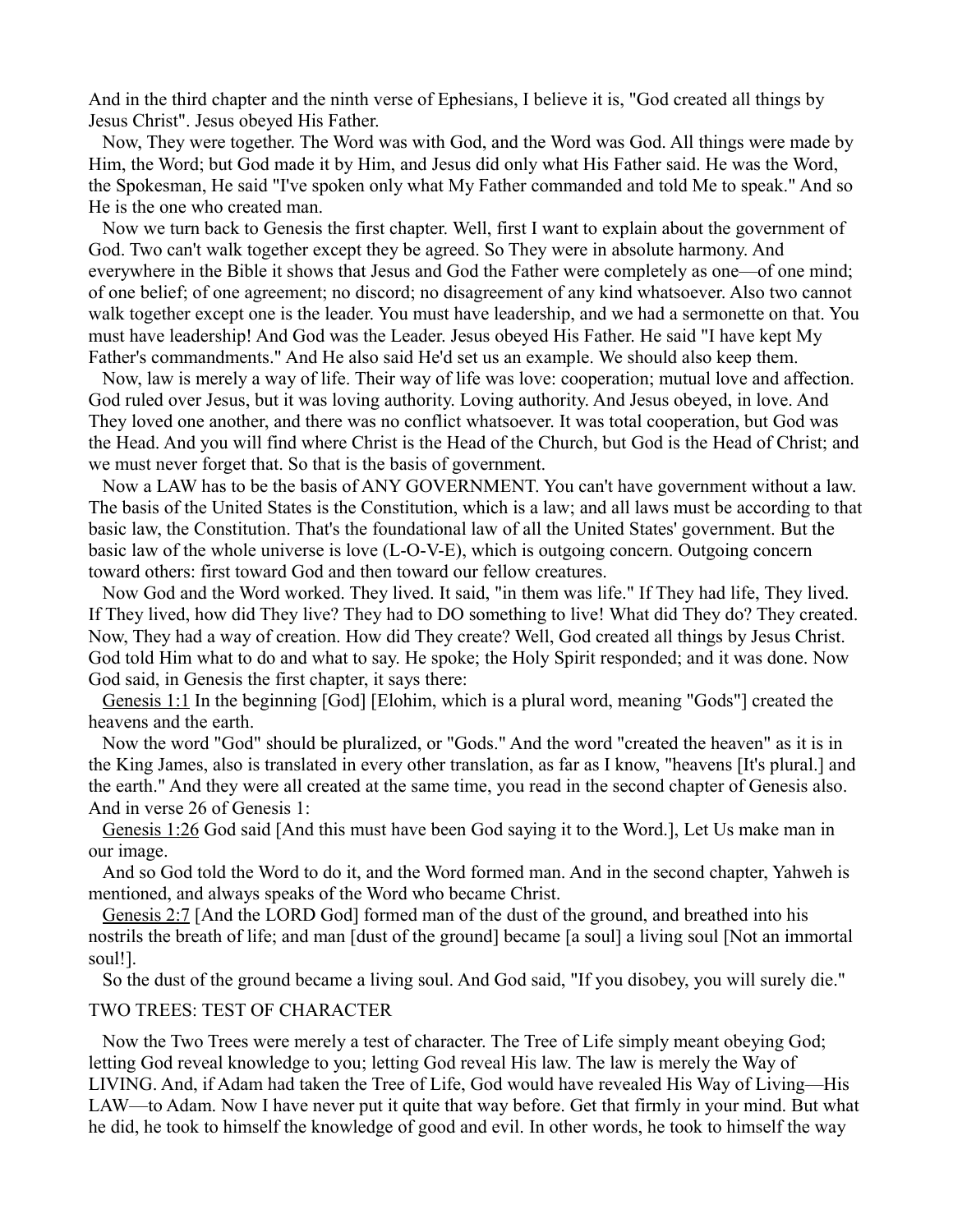of life. HE MADE HIS OWN LAW of how he would live, but he was influenced by Satan and Satan's way.

Well, what did Satan say to Eve when she came? He didn't say, "Worship me." He didn't say, "Disobey God." Even. He said, "Just go do your own thing! Do your own way, use your own head, use your own mind, do what you think is right!" And that is the way that Adam took as the law of his life: the way that seemed right to him. Now God's Word, the Bible, says:

[Proverbs 14:12](http://biblia.com/bible/nkjv/Prov%2014.12) There is a way that seems right unto a man, but the end thereof are the ways of death. You see, it is the law of God that tells us which is the right way. That was in the Tree of Life, which Adam rejected. Now God's purpose was to reproduce Himself: to reproduce Himself. But God is, first of all, perfect, spiritual, righteous character. And man could not be made God until the very CHARACTER of God had been implanted within him. And it wouldn't be character unless the man himself made the choice to receive it, and unless it came with the man's not only consent but by his own will even. And yet it had to come from God, and God would give it to him; but a man had to make the decision, and want it. And that same thing faces all of us today. You see, all of us have found that the Tree of Life has been opened to us.

Now Adam rejected the Tree of Life and took the Tree of the Knowledge—self-knowledge of what is right and wrong. In other words, of law or the way of life. And then God closed up the Tree of Life until Christ, the second Adam, should come. Now that meant the Holy Spirit, because human eyes have not seen, human ears have never heard what God has in store for us that love Him. That is in I Corinthians the second chapter and verse 9.

And verse 10 says but God reveals to us what He has (spiritual things ahead for us) by His Spirit that dwells in us. Now the Spirit doesn't do the revealing. God reveals it, but He reveals by His Spirit that is in us. Not by His Spirit that He has that He sends to reveal. The Spirit is already in us. His Word says it. Here's the Word. I read it, and the Spirit lets me understand it. You know the world can't understand this Book, the Bible. It's just a lot of foolishness to them. They don't understand it at all. They don't regard it as the most important Book ever written.

I was talking to some lawyers yesterday, there were three lawyers in the room. I mentioned something about the Bible. One of them said, well, he respected the Bible. I said, "The Bible is a book of law. It talks about law from the beginning to the end." Beginning the second chapter, the first book in the Bible, Genesis—it talks about God's law and obedience; and clear up to the last chapter in Revelation, it's talking about law (a way of life). Law regulates conduct. It regulates human performance, or angelic performance if you please, or what ever.

Now Adam made the decision for all of his family that were born from him. Even Eve came out of Adam. And all of us have come, then, from Adam. And he made that decision for all of his family. And the Spirit of God, the revelation of SPIRITUAL knowledge and of God's SPIRITUAL law, was hidden from people until they couldn't understand it.

Now it takes love to fulfill that law; but human love won't fulfill it. It takes "the love of God . . . shed abroad in our hearts by the Holy Spirit." (And that's Romans 5 and verse 5.) And you can't really fulfill God's law, even if you know what it is, UNTIL you have received the Spirit of God. The Spirit of God in you will fulfill it, and very few have that; but that has been opened, through Christ, to the Church.

#### GOVERNMENT OF GOD IN THE CHURCH

Now then, Adam chose his own self way. The Holy Spirit was closed until Christ came. Jesus came; and He said, in [Matthew 16:18,](http://biblia.com/bible/nkjv/Matt%2016.18) "I will build MY Church." He's called the second Adam. He came, and He already had the Holy Spirit. He had what Adam, the first Adam, rejected. He called disciples; and He opened to them the Tree of Life, which had been closed ever since Adam. And He called The Twelve; and He called them out from the world (which had only a human kind of love, and didn't have divine love of the Spirit of God)—to live separately from the world and live according to God's law, according to God's government. And God's law is the foundation of God's government. And it's a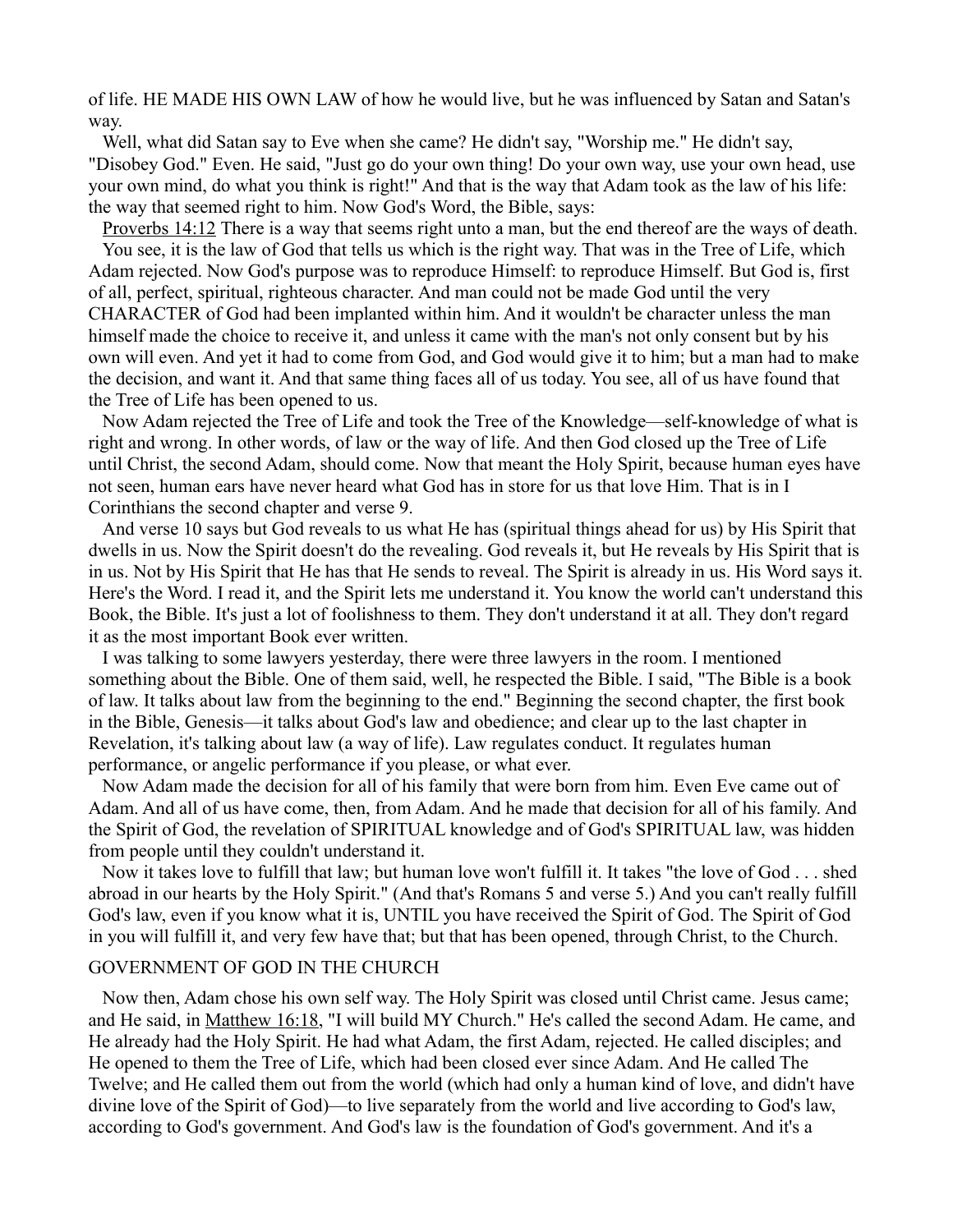matter of government.

Jesus started the Church. Now I've already quoted to you from Mark 1 and verses 14 and 15, which simply shows that God put government in the Church. Jesus came to restore the government of God. In Isaiah 9 verses 6 and 7, you read that He was to be born as a Child; and THE GOVERNMENT would be on His shoulder. He's going to take over the government and sit on the throne, where Satan is now sitting, and to rule over the whole world. Well, when He came, He called a SMALL nucleus (the small embryo) to begin the Church—starting, as He explained, small as a grain of mustard seed; but to grow till it fills the whole Earth ultimately. Ultimately the whole Earth is going to be filled with the people of God. Did you know that? Now it's almost filled with the people of Satan. But it is "for the elect's sake" that this world is going to be spared.

Now in [Revelation 2:26](http://biblia.com/bible/nkjv/Rev%202.26) and [27](http://biblia.com/bible/nkjv/Revelation%202.27) and [Revelation 3:21](http://biblia.com/bible/nkjv/Rev%203.21) you read that, if we that are called into the Church (to whom the Tree of Life is opened; and we have accepted the Tree of Life and the Spirit of God), if we overcome and we grow in grace and knowledge, and we overcome and endure—we shall be given… We'll rule with Christ on His throne when He comes to TAKE that throne of the Earth away from Satan. We will be given power over the nations, and we shall RULE them with a rod of iron. And it is only the called who can come. All through the New Testament you read Jesus called His disciples. It is those that are called, and they're called out of this world. On the day of Pentecost Peter said, when they wanted to know what to do, he said

[Acts 2:38](http://biblia.com/bible/nkjv/Acts%202.38) Repent, and be baptized [into] Jesus Christ [every one of you], for the remission of sins, and you shall receive the Holy Spirit. (39) For the promise [of the Spirit of God] is unto you, and to your children…as many as the Lord our God shallcall."

God has to call us. Jesus said, in [John 6:44](http://biblia.com/bible/nkjv/John%206.44) "No man CAN come to me, except the Father which hath sent me draw him." God chooses the one He's going to call. JUDGMENT IS ON US NOW! When Christ comes, He's coming to JUDGMENT! Then judgment will be on all that are still living on earth. Judgment now is only on those that are called, in the Church. And we need to understand that. But we're being called to become teachers; and we're going to rule, and we're going to judge.

Now I explained about the government of the United States a while ago. God is the Lawgiver; but Jesus is in the office of President, or the executive. But Jesus also is given the Judgeship. And even in the United States government, the President appoints the Supreme Court Justices; so there's quite a similarity there. But it is only "the called" that can receive the Spirit of God NOW. That's just a question of when. And we are the firstfruits! The rest of the world will be called later. In Ephesians 1 verses 9 to 12 you learn we're the firstfruits. Also it's explained, and predestination is explained, in Romans the eighth chapter.

Now the Gospel was suppressed; and, as I say, they turned to a gospel ABOUT Christ. But they have not talked of His message! And His message talked about God as being the Supreme Ruler. And His message had to do with the Government of God; and God is the Lawgiver. And when you sin, the sin is the transgression of the law; and that has cut you off from GOD THE FATHER. BUT WHAT ARE THE PROTESTANT PREACHERS PREACHING? "JUST RECEIVE JESUS CHRIST AND YOU'RE ALREADY BORN AGAIN." POPPYCOCK! THEY ARE WRONG! THEY ARE IN ERROR. THAT IS THE TEACHING THAT SATAN THE DEVIL HAS GIVEN THEM. That alone is not enough! That's a start, but it's not enough. It takes far more. The world has lost the purpose of God. They have lost all knowledge of the gospel of Christ, which is the Kingdom of God. They have lost all of these things.

#### RESTORED TRUTHS LISTED

Now then, coming back to what I was saying in the beginning. Oh yes, I was showing the Church is persecuted, Revelation 12 verses 5 and 6, and so on; and they've had a false gospel. Elijah was to come and restore things. (Jesus is going to come and restore the government and, through the government, everything.) But WHAT was Elijah to restore? And, brethren, HAS it happened yet? HAS it been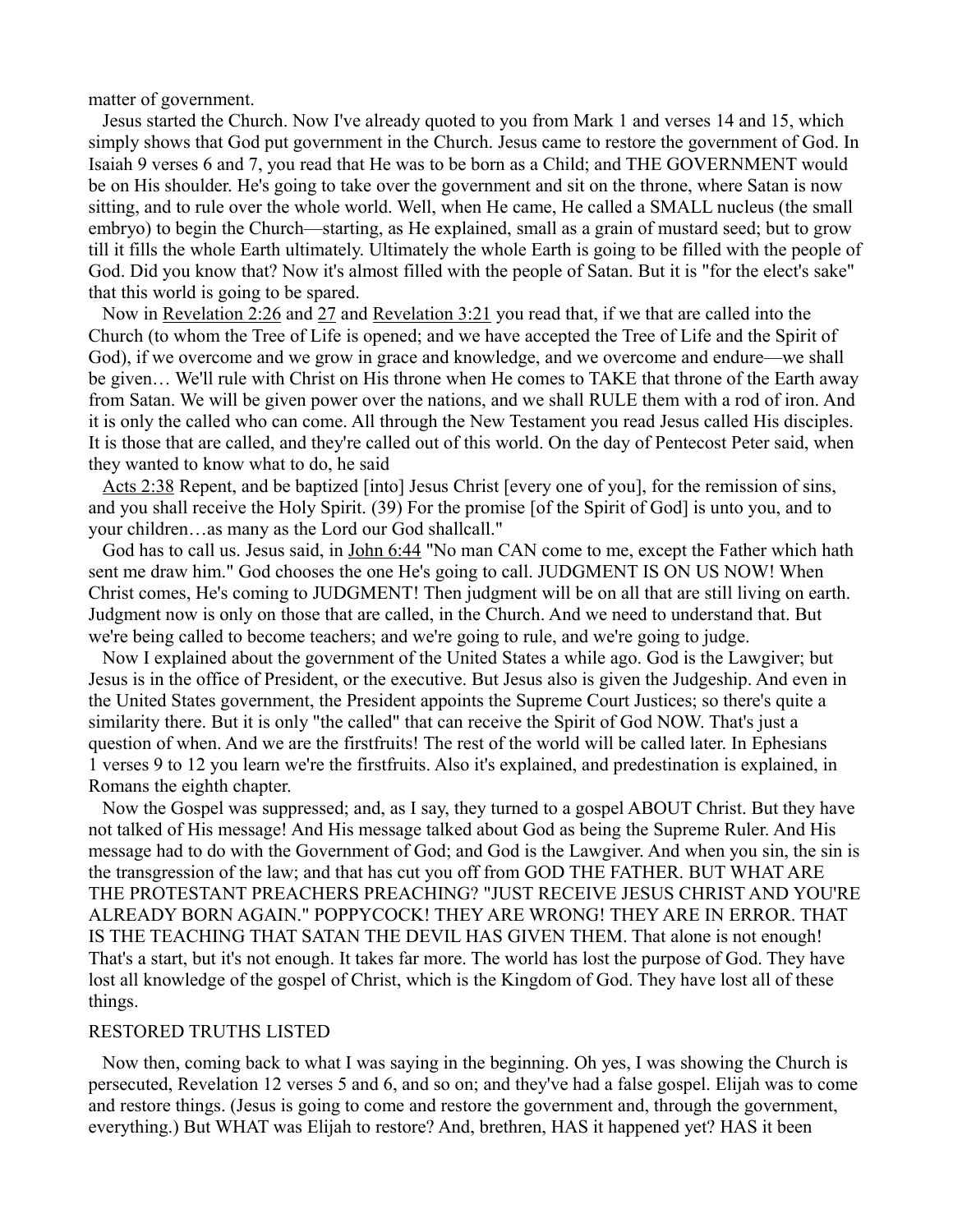#### restored? And what was restored?

### 1. THE TRUE GOSPEL

The world had lost the gospel. They didn't know what the gospel was. I came among the true Church of God of the Sardis era. They didn't know what the gospel was. They thought it was what they called a "third angel's message." They didn't know what the gospel really was. They called it a "third angel's message." God revealed it to me, and through me to the Church, that the gospel is theKingdom of God. That is the gospel Jesus preached. That's the gospel Paul preached to the Gentiles. That's the gospel that Peter and John preached. And you'll find when Jesus sent them out, and sent out a seventy, He said: "Preach the Kingdom of God." That is the only gospel! It is the gospel OF Jesus Christ. The world has a gospel about Christ. Now the first thing to be restored to the Church is the true gospel.

## 2. PURPOSE OF GOD

The second thing to be restored is the purpose of God. And the gospel has to do with that: that God is reproducing us, and that MAN CAN BECOME GOD. No other Church on Earth believes that, brethren. And now let me tell you, I'm going to reveal to you now things that have been restored in this Church. And, let me tell you, these are all things that some of those who have been MINISTERS IN THIS CHURCH, IN HIGH OFFICE, HAVE GONE OUT AND NOW ARE SAYING, and saying publicly, that we are departing from the faith and that we are going farther and farther into error because they will NOT receive the truths that God has been restoring into the Church. God's purpose is that He is reproducing Himself, and that we ultimately become God.

## 3. GOD'S PLAN THROUGH THE HOLY DAYS

Now another thing that has been restored is, through the Holy Days, God's Plan—His master plan for accomplishing that purpose, and the annual Holy Days. And no other church has had those Holy Days and understands them.

All right, what's the next thing restored? I'm saying, I don't think these are in any special order. But the next one I have listed anyway, if I can even read my own writing. Well, the true Church has kept the commandments of God and the true name; and the Sardis era did have that. And many of them had tithing, but they didn't all even believe in tithing. But I think you could say the Church did, and God's true Church has believed those three things through most of the time. But many of these other things had to be restored to the Church, which had been lost.

That the end time was coming after World War I: [Malachi 3:1-5,](http://biblia.com/bible/nkjv/Mal%203.1-5) well I just read that to you. But to go on with the things that have been restored. Let's see. The gospel, and the true gospel was first preached to the world precisely 100 time cycles after it was lost in 53 AD. It went out to the world on Radio Luxembourg in Europe for the first time. It had gone coast to coast in the United States and Canada, and then it went to all of Europe 1900 years after Paul wrote in Galatians 1 that they had turned to another gospel: a century of time cycles.

## 4. GOVERNMENT

The government of God has been restored to the Church. And the government of God has been placed in the Church! You read that in Ephesians 4 and I Corinthians 12. Christ is the Head of the Church; and under Christ in the administration of the government are an apostle or apostles; then evangelists; then pastors. Then all are called elders, all ministers, all the way up and clear down to the lowest. So then there are teachers and elders (both speaking elders and preaching elders), deacons and deaconesses. And the Church is restored in that form of government. Sardis Church, even, didn't have the right form of government.

The purpose of God—that we can be born into the Kingdom of God and the Family of God and become God—that knowledge has been restored to the Church.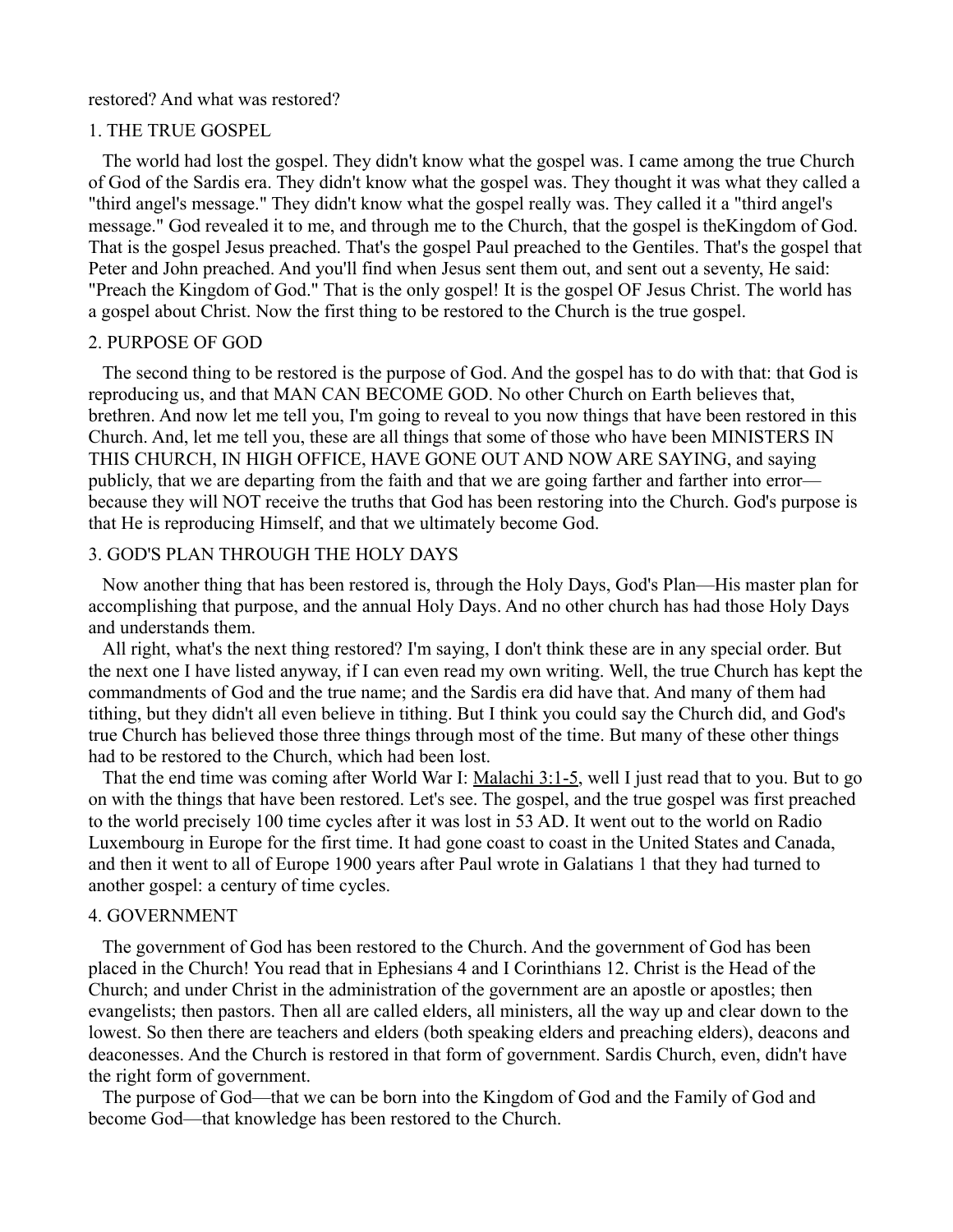### 5. WHO AND WHAT IS GOD?

Who and what God IS. NO RELIGION ON EARTH KNOWS WHO AND WHAT GOD IS. No religion on Earth! Billy Graham doesn't know it. Jerry Falwell doesn't know it. Roman Catholics don't know. God is NOT a Trinity! God is NOT a single person. God IS a FAMILY of persons—and THE FAMILY began with God and the Word. You read of that in John 1 verses 1 to 5. You read of it in Genesis 1 beginning with verse 1. You should learn about God first; and it begins first both in the New Testament and the Old, because many experts feel (That is so-called experts, let me add.) that the book of John should be placed first in the New Testament, although it was not written first. God is A FAMILY, and it began with the Two; and WE can be born into that Family.

# 6. WHAT AND WHY IS MAN?

Now the next thing that's restored to the Church: What and why man is. WHAT IS MAN? Why did we come to be on Earth? The Sardis Church didn't know. They didn't know in the Middle Ages. Man was made from the dust of the ground. Man was made with one spirit, and he needs another Spirit—the Spirit of God, which unites him with God and is the impregnation of God-life in him; and he will be born of God.

### 7. SPIRIT IN MAN

Next the human spirit IN man. No other church knows about that. That has been REVEALED to the Church. That is knowledge that has been RESTORED to the Church of God, and this Church has that knowledge.

### 8. FIRSTFRUITS

Another, the next piece of knowledge, that has been RESTORED to this Church that the rest don't know and no other church knows it: That this Church is the FIRSTFRUITS. That God is NOT trying to save the whole world now. He's calling us out NOW, and He'll use us as teachers to help save the others IN THEIR TURN. And they, in turn, from the Millennium will help save all the rest in the Great White Throne Judgment. And ultimately God is going to go after the saving of everybody who ever lived! But no church understands that: That we are the firstfruits. We are the embryo of the Kingdom of God.

The fact that we have to be CALLED BY GOD and that salvation is not open to just anyone "whosoever will." The whosoever will may come is found in the last chapter of the Bible, and does not pertain to this time at all. And no other church seems to know that. That knowledge has been restored to this Church.

#### 9. KNOWLEDGE OF WHAT THE MILLENNIUM IS

The knowledge of the Millennium and what it is. Now the Sardis people knew that Christ would rule a thousand years. They knew it would be a Millennium. They had NO IDEA IN THE WORLD about what would happen in the Millennium. They had NO IDEA what is the purpose of the Millennium. We know. And we assemble for the Feast of Tabernacles. That's what we're celebrating. And we know what's going to happen in the Millennium, and that salvation will be opened then to all that are still alive; but it is not open to all now. No other church knows that. These are things that YOU, brethren, ARE PRIVILEGED TO KNOW. You! God has BLESSED YOU with this knowledge—has RESTORED THIS KNOWLEDGE to you.

## 10. TRUTH ABOUT THE HOLY SPIRIT

Now, truth regarding the Holy Spirit.

#### 11. BEGOTTEN NOW

And the fact that we are BEGOTTEN NOW. You're NOT born yet, only begotten.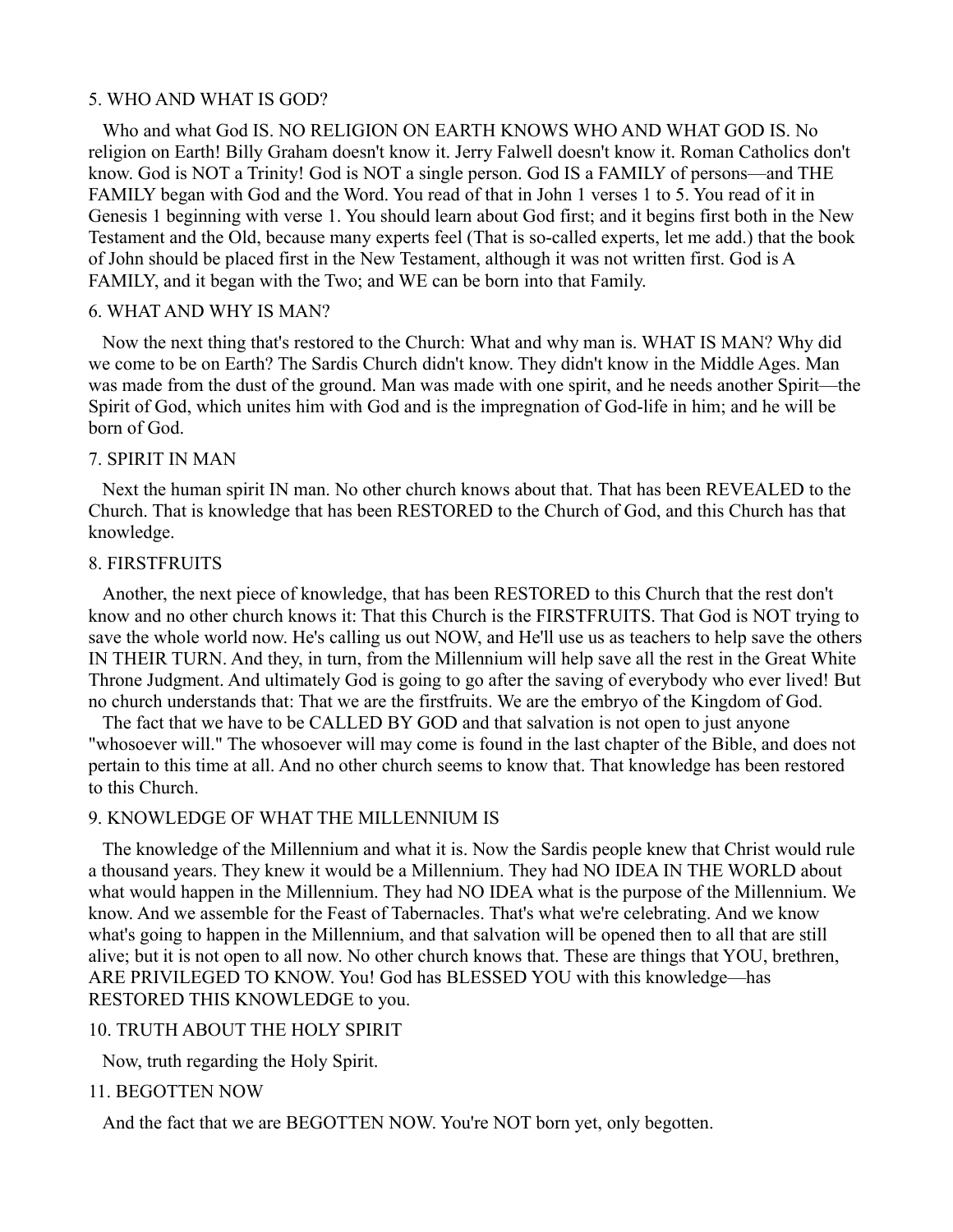## 12. BORN AGAIN AT RESURRECTION

That we will become born at the time of the Second Coming of Christ, when this mortal puts on immortality *[\[I Corinthians 15:54\]](http://biblia.com/bible/nkjv/1%20Cor%2015.54)*, when we won't be human any longer. We'll be divine. The knowledge that he that his "born of the flesh IS flesh," mortal. And that's what we are! That is, that when you are BORN of the Spirit, you will BE SPIRIT. (Someone please go tell Jerry Falwell that, so he'll know he's not yet "born again".)

## 13. IDENTITY OF ISRAEL

Another thing restored to us is our roots, our identity, WHO WE ARE. We [in the USA] are the tribe of Manasseh of the lost Ten Tribes of Israel; and no other church on Earth knows it. That knowledge has been RESTORED into this Church. And God restored that to me 53 years ago:

# 14. IDENTITY OPENS UP UNDERSTANDING OF BIBLE PROPHECY

Our identity! And that opens all the doors of ONE THIRD OF THE WHOLE BIBLE—PROPHECY you can't understand without that knowledge. That opened up a whole third of the Bible, which is prophecy. That's a third of the Bible. And so, a third of the Bible and the understanding of prophecy has been opened to THIS Church, that has been restored to this Church.

Has God sent someone TO RESTORE KNOWLEDGE to this Church, brethren? I'm not tooting any horns. I'm just telling you what has actually HAPPENED, and you know it's happened!

The fact of the annual Festivals, that they represent God's plan.

## 15. SECOND AND THIRD TITHE

The second and third tithe (What other church knows about that?) that was restored by this Church! That knowledge, restored by this Church.

## 16. IDENTITY OF BABYLON AND HER DAUGHTERS

Then the great deception, the counterfeit of [Revelation 17:5:](http://biblia.com/bible/nkjv/Rev%2017.5) "BABYLON THE GREAT, THE MOTHER OF HARLOTS AND ABOMINATIONS OF THE EARTH"—her daughter churches, and who they are.

## 17. SATAN IS THE GUILTY PARTY

And the fact that Satan the devil has deceived the whole world. Brethren, Satan is the one who is guilty. Those people in the Catholic Church and the Protestant churches have been deceived. And I think they really believe. God just hasn't opened any more truth to them. We don't sit in judgment of them. We're not judging them yet. We're going to do it. And, when we judge them, then all truth will be open; and God will take away the blindness from their eyes so they can understand, if they're willing. Today they couldn't understand it, even if they're willing. I don't think they're willing either, far as that goes.

### 18. WE ARE TO BE SEPARATE

And how, in [Revelation 18:4,](http://biblia.com/bible/nkjv/Rev%2018.4) that God has called us OUT from among them TO be separate.

### GOD HAS RESTORED TRUTH

Well, brethren, ALL THOSE THINGS have been restored; and there is a mission for this Church that never applied and has never been done by any other Church: "This gospel of the kingdom" has been restored and "shall be preached in all the world for a witness to all nations." [\[Matthew 24:14\]](http://biblia.com/bible/nkjv/Matt%2024.14) Has that been done? Has that been restored? Is that gospel going out to the world? You listen on television tomorrow.

Or do you have something more important to do? You might think about that. Maybe the telecast of